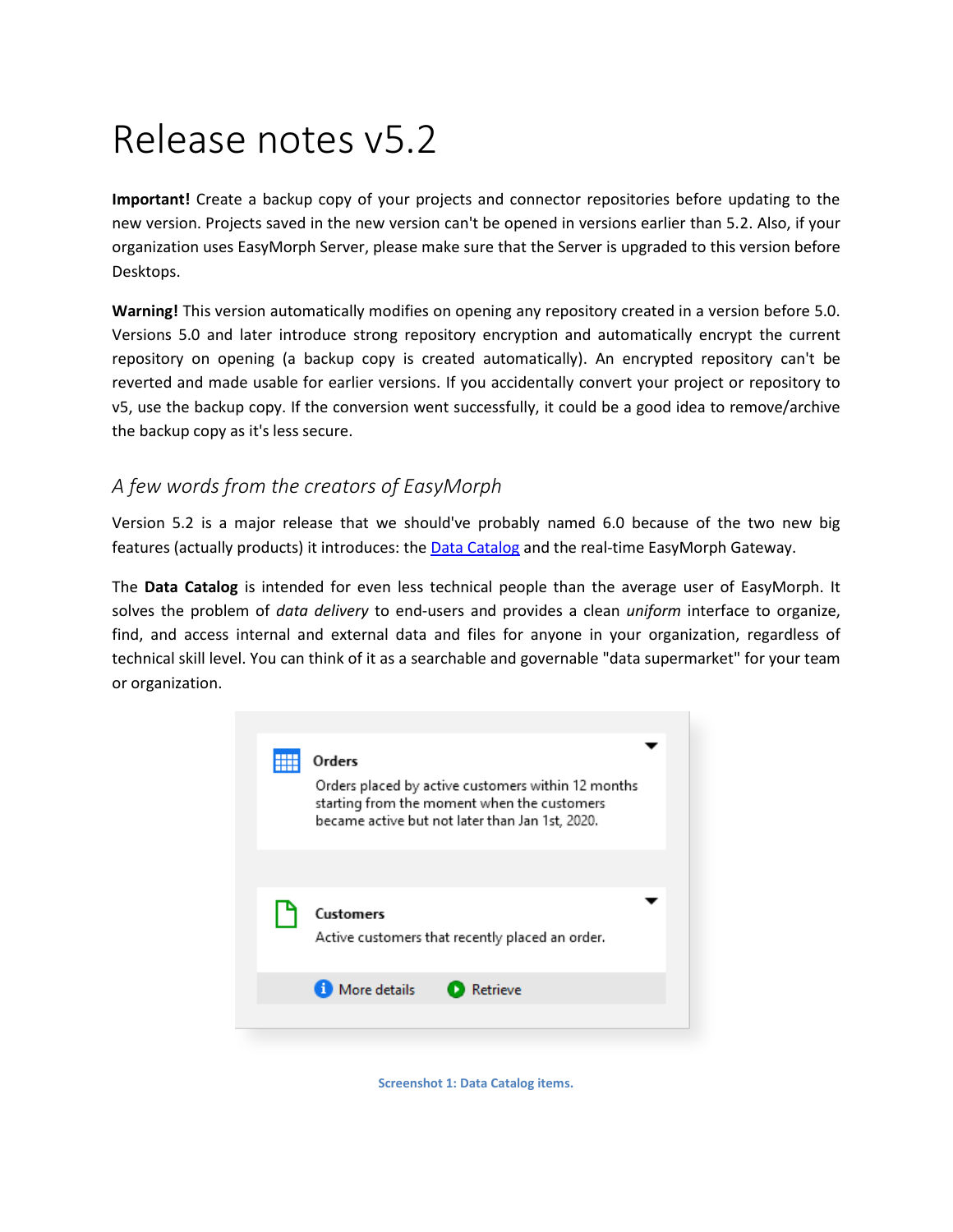The Data Catalog is accessible from EasyMorph Desktop and Server (via a web browser). We expect that most people who will be using the Catalog won't use EasyMorph Desktop at all since the Catalog can provide data in the Excel format (.xlsx) as well as CSV right from the web interface of EasyMorph Server. Eventually, we may add an Excel add-on for retrieving data directly into Excel.

The Catalog provides data as tabular datasets. A dataset can be either pre-computed with an EasyMorph project or computed dynamically on the fly. Therefore, you can make available through the Catalog basically any data your colleagues may need as long as the data sources are supported by EasyMorph (see [all integrations\)](https://easymorph.com/all-integrations.html).

The holders of the Professional User license (assigned from Enterprise Server) can already create and consume Data Catalog items without additional licensing. In version 5.2.1 we will add support for the Team Edition and introduce a new license type (Consumer spaces) that permits unlimited read-only users in one space.

The **EasyMorph Gateway** is now out of beta and is generally available. The Gateway is a complementary cloud-based service for EasyMorph Server. It enables near real-time event-driven integration between cloud apps/services and your EasyMorph Server installed on-premises. In other words, it means that external applications (and even services like [Zapier](https://community.easymorph.com/t/how-to-use-zapier-with-easymorph-gateway/2962) of [Power Automate\)](https://community.easymorph.com/t/how-to-use-microsoft-power-automate-with-easymorph-gateway/3035) can trigger EasyMorph Server tasks and pass data to them in real-time. The Gateway is highly available, encrypted end-to-end, and can process thousands of incoming requests (webhooks) per day. It is billed separately.



The Catalog and the Gateway are very capable new products. If you're interested, please don't hesitate to [book a demo.](https://easymorph.com/book-demo.html)

In this release, we also tighten security of EasyMorph Server by removing password-less logging in from localhost and prohibiting execution of unsigned projects.

# What's new

#### *New actions*

The **Retrieve from Catalog** action can be used for automated dataset and file retrieval from the  $\blacksquare$  :  $\Box$   $\Box$ Catalog in visual workflows.

#### *Changes in existing connectors and actions*

The "Google Analytics" connector now supports Google Analytics v4.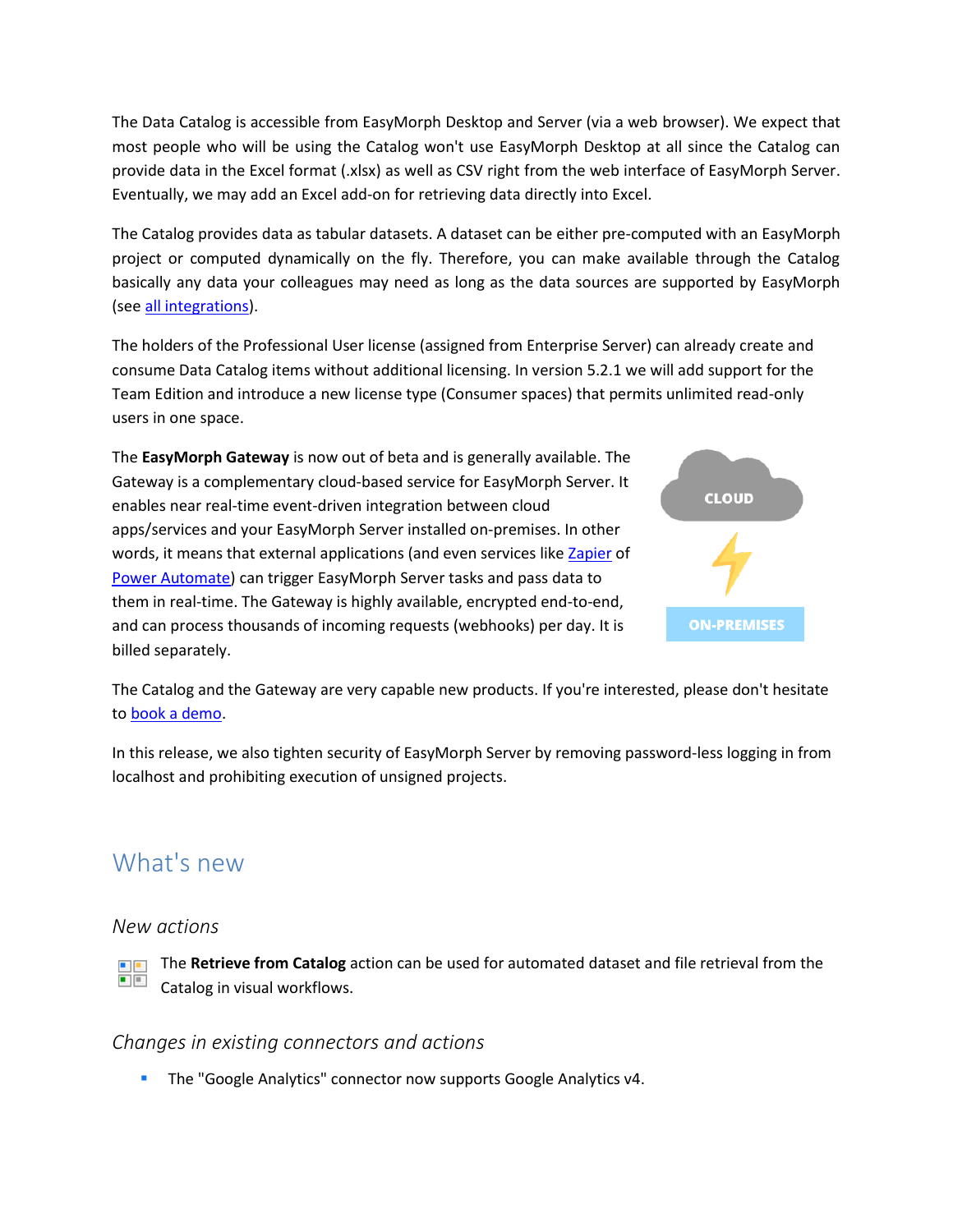- **Actions that work with Google Drive or Google Sheets now support file and folder shortcuts in** Google Drive.
- **The "Import from Excel" action now uses a new, more memory-efficient algorithm that** dramatically reduces memory consumption when loading Excel spreadsheets.

# What's new in Desktop

## *Data Catalog*

The Data Catalog is effectively a new application built in EasyMorph Desktop and is tightly integrated with Workflow Editor (which has all the functionality before v5.2). Such built-in applications are the new vector of development for EasyMorph. More powerful applications will be added in the future and all of them will be tightly integrated with each other.

The Data Catalog is only available in the Professional Edition and requires a configured Server Link. Switch to the Catalog from the new application bar on the left side. The bar now has two applications: Workflow Editor and Data Catalog.

You can fully manage the Catalog directories and items from EasyMorph:

- **Create, rename, and delete Catalog directories**
- **Create, edit, find, delete, and move Catalog items**
- **EDIT 10** Edit item properties including name, description, field names, and field descriptions
- **Retrieve Catalog items, enter parameters for dynamically computed items**
- **UPICA** View datasets, filter and sort them in the Analysis View
- Export datasets as Excel spreadsheets, CSV files, Tableau extracts, Qlik files (.qvd)
- Send retrieved datasets to the workflow editor for further manipulations

Note that Catalog directories are not the same thing as Public folders of EasyMorph Server.

# What's new in EasyMorph Server

#### *Rescue login*

Logging in without a password from localhost is no longer possible. Instead, password-less logging in for Server administrators is only possible by pressing the new "Rescue login" button in the Server Monitor.

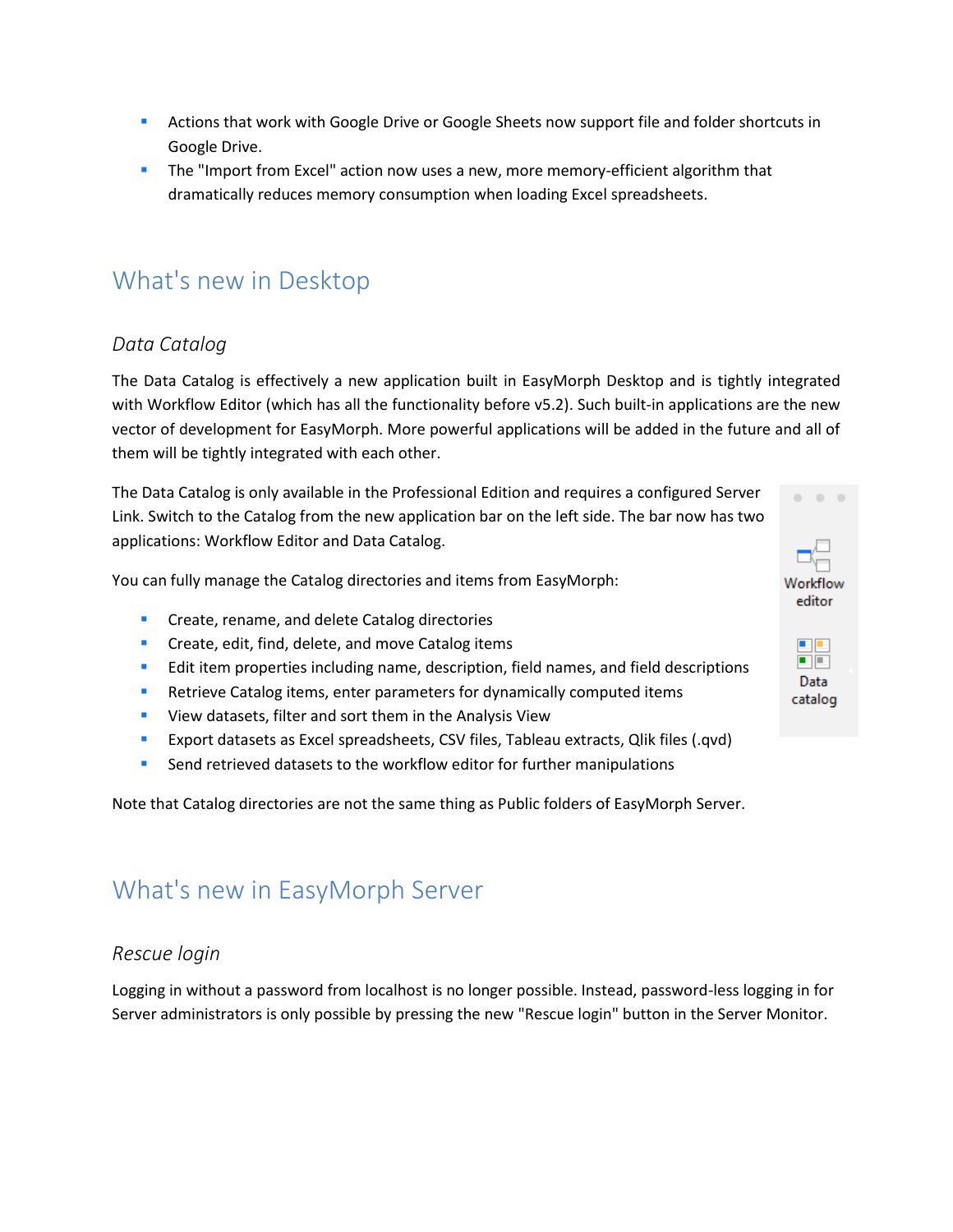

**Screenshot 2: The "Rescue login" button in Server Monitor.**

## *Data Catalog*

The Server UI now has a new tab, "Data Catalog", which contains Catalog items. Server users can browse Catalog directories and retrieve Catalog items. However, creating or editing items and directories from the Server UI is not possible.

Note that Data Catalog is disabled by default in space settings and is only available in spaces with Active Directory authentication configured (not available in the Teams edition until version 5.2.1).

| Catalog Items                                                                        |                                                                                     |  |  |  |
|--------------------------------------------------------------------------------------|-------------------------------------------------------------------------------------|--|--|--|
| Find<br>Search only in the current directory<br>Go<br>search                         |                                                                                     |  |  |  |
| Start \ Marketing                                                                    |                                                                                     |  |  |  |
| m<br>Google Analytics (<br>Google Analytics stats for<br>easymorph.com as a dataset. | Google Analytics (o<br>M<br>Google Analytics stats for<br>easymorph.com on the web. |  |  |  |
| Retrieve<br><b>Details</b>                                                           | Retrieve<br><b>Details</b>                                                          |  |  |  |

**Screenshot 3: Catalog items in EasyMorph Server.**

## *Real-time EasyMorph Gateway*

EasyMorph Gateway is now generally available and is ready for production use. It offers real-time notification between cloud applications (or anything that can send HTTP requests or webhooks) and your EasyMorph Server without exposing the Server to the public internet. An HTTP request received by the Gateway can trigger a Server task in near-real-time (the mean reaction time is around 3 seconds). The Gateway can process up to millions of messages per day. High availability, end-to-end encryption, and inbound message queue ensure that incoming webhooks will not be lost and the messages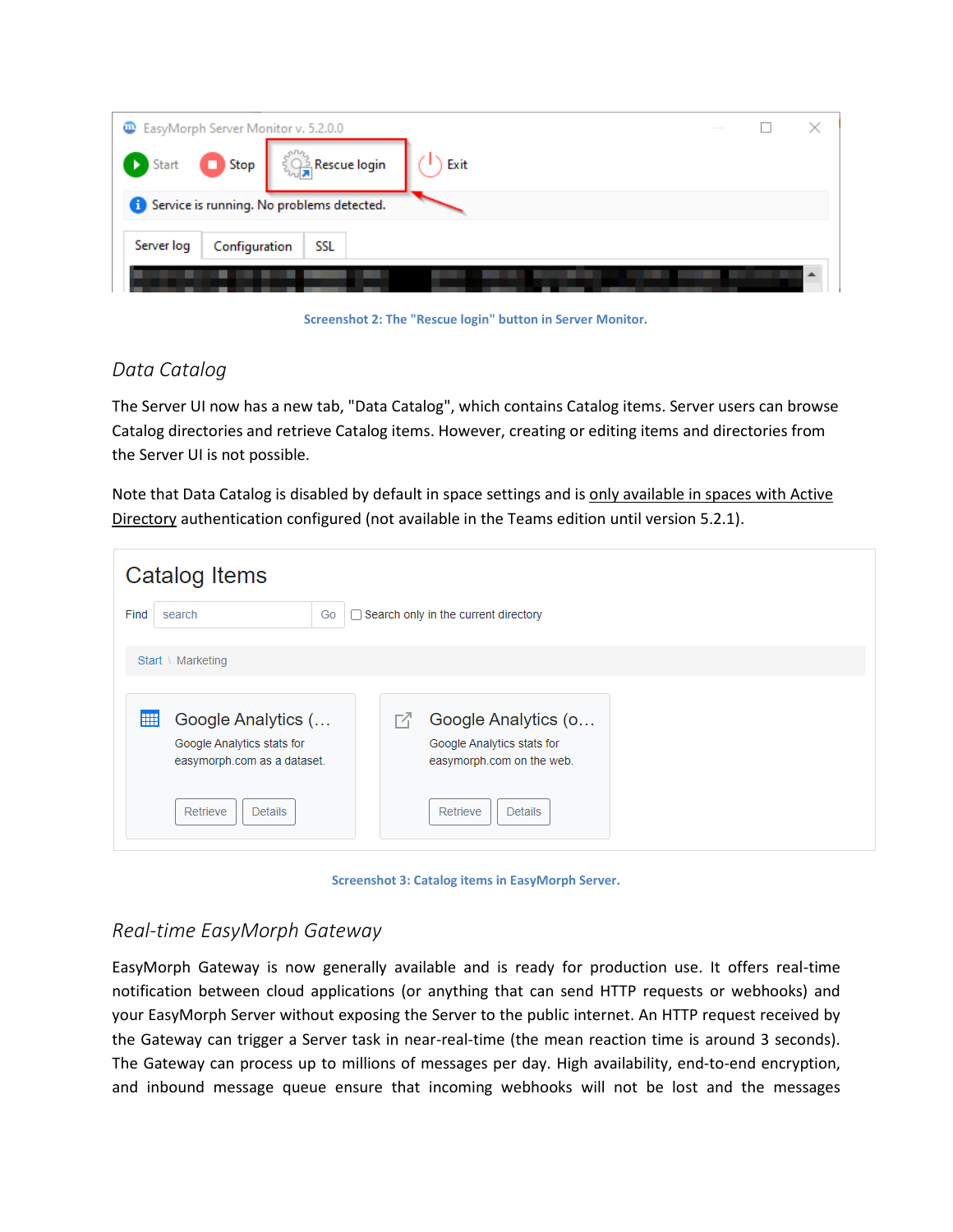(requests) will be securely delivered to EasyMorph Server for processing. In workflows, the processing is done with the help of the "Incoming webhook requests" action.

The connection to Gateway, Gateway endpoints, and linked tasks can be configured in the "Gateway" tab of EasyMorph Server. The lightning icon indicates a real-time task linked to the endpoint.

| Gateway endpoints                                                |       |             |          |                   |                                     |   |  |
|------------------------------------------------------------------|-------|-------------|----------|-------------------|-------------------------------------|---|--|
| Add endpoint<br>Refresh                                          |       | Quota usage |          |                   |                                     |   |  |
| <b>Name</b>                                                      | Queue | In progress | Last 30d | Last received     | Last processed                      |   |  |
| $\clubsuit$ North                                                | 0     | 0           | 27910    | a few seconds ago | a few seconds ago                   | 丽 |  |
| $\clubsuit$ Q se                                                 |       | 0           | 0        | Never             | Never                               | t |  |
| Ļ<br>South                                                       | 0     | 0           | 27898    |                   | a few seconds ago a few seconds ago | 丽 |  |
| Last updated a few seconds ago. Reload the page to update again. |       |             |          |                   |                                     |   |  |

**Screenshot 4: Gateway endpoints with real-time processing.**

## *Task retrying*

It is now possible to configure task retrying if the task fails. Up to 5 attempts can be made with intervals of up to 60 minutes. Only when the last attempt fails the task is considered failed.

#### *Better security*

- **Internet Explorer 11 is no longer supported**
- **EasyMorph projects are now digitally signed. Execution of projects with broken digital signature** (which means the project file was changed outside of EasyMorph Desktop) can now be prohibited on a per-space basis.
- **IMP** Improved user interface for changing workers in spaces. Now it performs a quick audit to ensure that the selected worker has the necessary permissions to access the repository and files of space.
- **The Server installer now works differently for clean installations. It creates the Windows account** group "EasyMorph Server" for the Server service account. The group "Everyone" is no longer used for setting permissions for the System folder. If the Server service should be switched to a new Windows account, then the account must be added to the "EasyMorph Server" group before switching.

#### *Miscellaneous*

**•** Option for email notification frequency: notify on each error or don't notify about repeating errors.